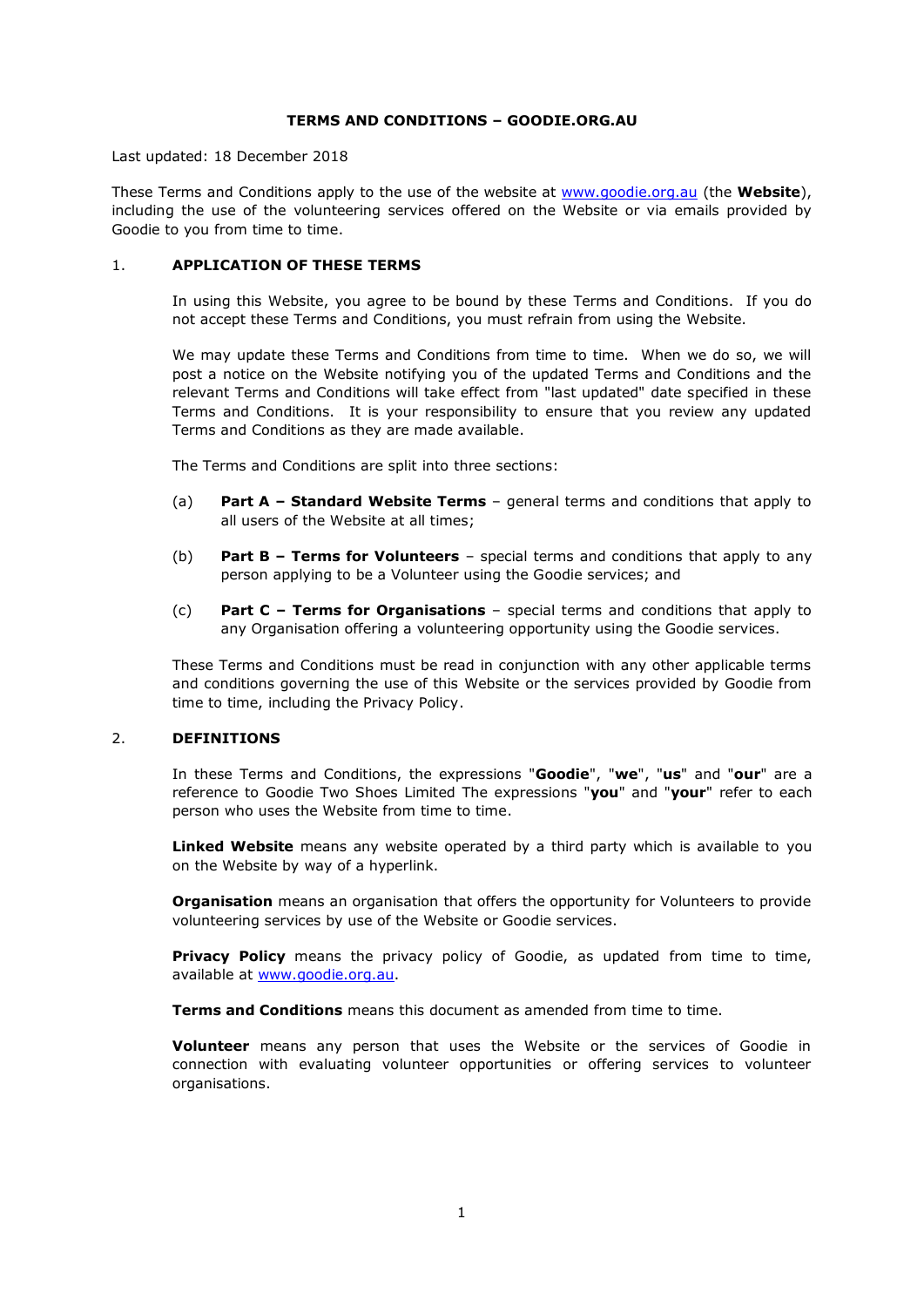## **PART A – STANDARD WEBSITE TERMS**

The Terms and Conditions under this part are applicable to all users of the Website.

## 1. **GENERAL TERMS – WEBSITE**

All information provided by us under these Terms and Conditions, including information provided by way of electronic communications, is provided in good faith.

You accept that any information provided by us is general information and is not in the nature of advice. We derive our information from sources which we believe to be accurate and up to date as at the date of publication, or provision to you. We nevertheless reserve the right to update this information at any time.

You agree to use our information and other services for lawful purposes only. Further, any information provided by us which enables you to contact any other person or organisation must be used lawfully and solely for the purpose for which it is provided to you.

### 2. **MEMBERSHIP**

In order to be able to use the Website (including applying for opportunities as a Volunteer, or posting opportunities as an Organisation), you must become a member. To become a member, you may be required to complete your registration details on the Website. Membership is non-transferable. We reserve the right to terminate your membership at any time if you breach these Terms and Conditions.

If you are not a member, you are entitled to access the Website for reading purposes only. For individuals, membership of the Website is only open to you if you are 18 years old or over.

If you are under 15 years of age you must seek consent from your parent or guardian prior to your registration as a member of the Website. We rely on your registration as meaning you have obtained any relevant consents. We will delete your profile if we discover that you did not obtain the relevant consents prior to creating a profile on Goodie.

# 3. **DISCLAIMER**

This disclaimer does not attempt or purport to exclude liability arising under statute if, and to the extent, such liability cannot be lawfully excluded.

We do not accept responsibility for any loss or damage, however caused (including through negligence), which you may directly or indirectly suffer in connection with or arising from your use of the Website or any Linked Website or your use of or reliance on information contained on or accessed through this Website.

To the extent permitted by law, any condition or warranty which would otherwise be implied into these Terms and Conditions is hereby excluded. If legislation implies any condition or warranty, and that legislation prohibits us from excluding or modifying the application of, or our liability under, any such condition or warranty, that condition or warranty will be deemed included but our liability will be limited for a breach of that condition or warranty to one or more of the following:

- (a) if the breach relates to goods,
	- (i) the replacement of the goods or the supply of equivalent goods,
	- (ii) the repair of such goods,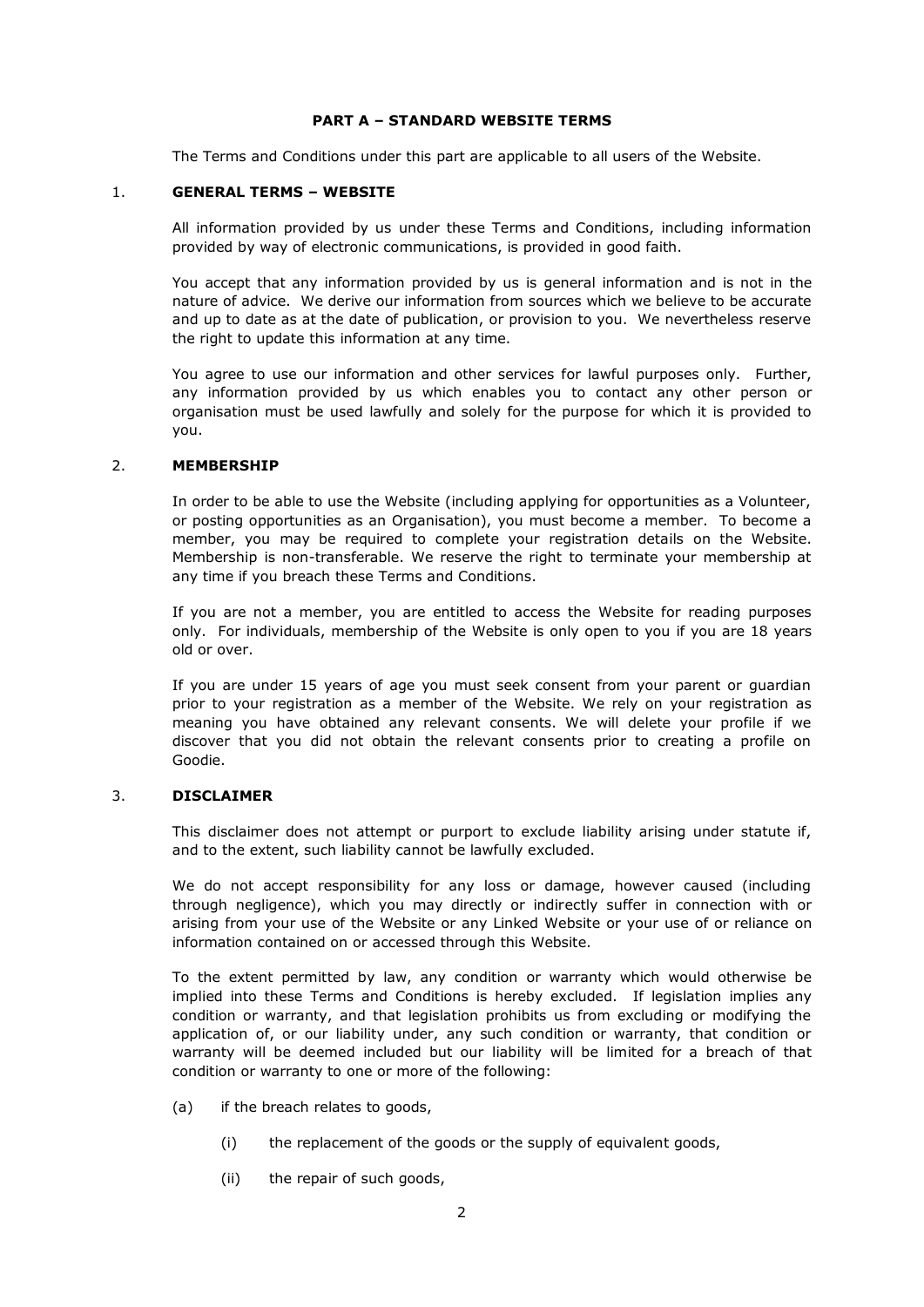- (iii) the payment of the cost of replacing the goods or of acquiring equivalent goods, or
- (iv) the payment of the cost of having the goods repaired; and
- (b) if the breach relates to services,
	- (i) the supplying of the services again, or
	- (ii) the payment of the cost of having the services supplied again;

and if item (a) or item (b) is not permitted under applicable legislation, to the maximum extent permitted by applicable legislation.

If your use of the Website results in the need for servicing or replacing property, material, equipment or data, we will not be responsible for such costs.

### 4. **INDEMNITY**

You indemnify us and our related bodies corporate and our respective officers, employees and agents against all actions, claims and demands (including the cost of defending or settling any action, claim or demand) which may be instituted against us arising out of a failure by you to comply with these Terms and Conditions, including (as applicable) the terms set out in Part B – Terms for Volunteers and Part C – Terms for Organisations.

# 5. **SPECIFIC WARNINGS**

#### 5.1 **Use of this Website outside of Australia**

Please note that this Website is designed for use by individuals in Australia. You must ensure that your access to this Website is not illegal or prohibited by laws which apply to you, including any foreign laws.

#### 5.2 **Responsibility for access to computer systems**

Unfortunately, no data transmission over the internet can be guaranteed as totally secure. Although we strive to protect such information, we do not warrant and cannot ensure the security of any information which you transmit to us. Accordingly, any information which you transmit to us is transmitted at your own risk. You must take your own precautions to ensure that the process which you employ for accessing this Website does not expose you to the risk of viruses, malicious computer code or other forms of interference which may damage your own computer system.

#### 5.3 **Responsibility for accuracy of information**

While we have no reason to believe that any information contained on this Website is inaccurate, we do not warrant the accuracy, adequacy or completeness of such information, nor do we undertake to keep this Website updated at all times. We do not accept responsibility for loss suffered as a result of reliance by you upon the accuracy or currency of information contained on this Website or provided to you.

## 5.4 **Responsibility for third party material or advertisements**

Responsibility for the content of advertisements appearing on this Website (including hyperlinks to advertisers' own websites) rests solely with the advertisers. The placement of such advertisements does not constitute a recommendation or endorsement by us of the advertisers' products and each advertiser is solely responsible for any representations made in connection with its advertisement.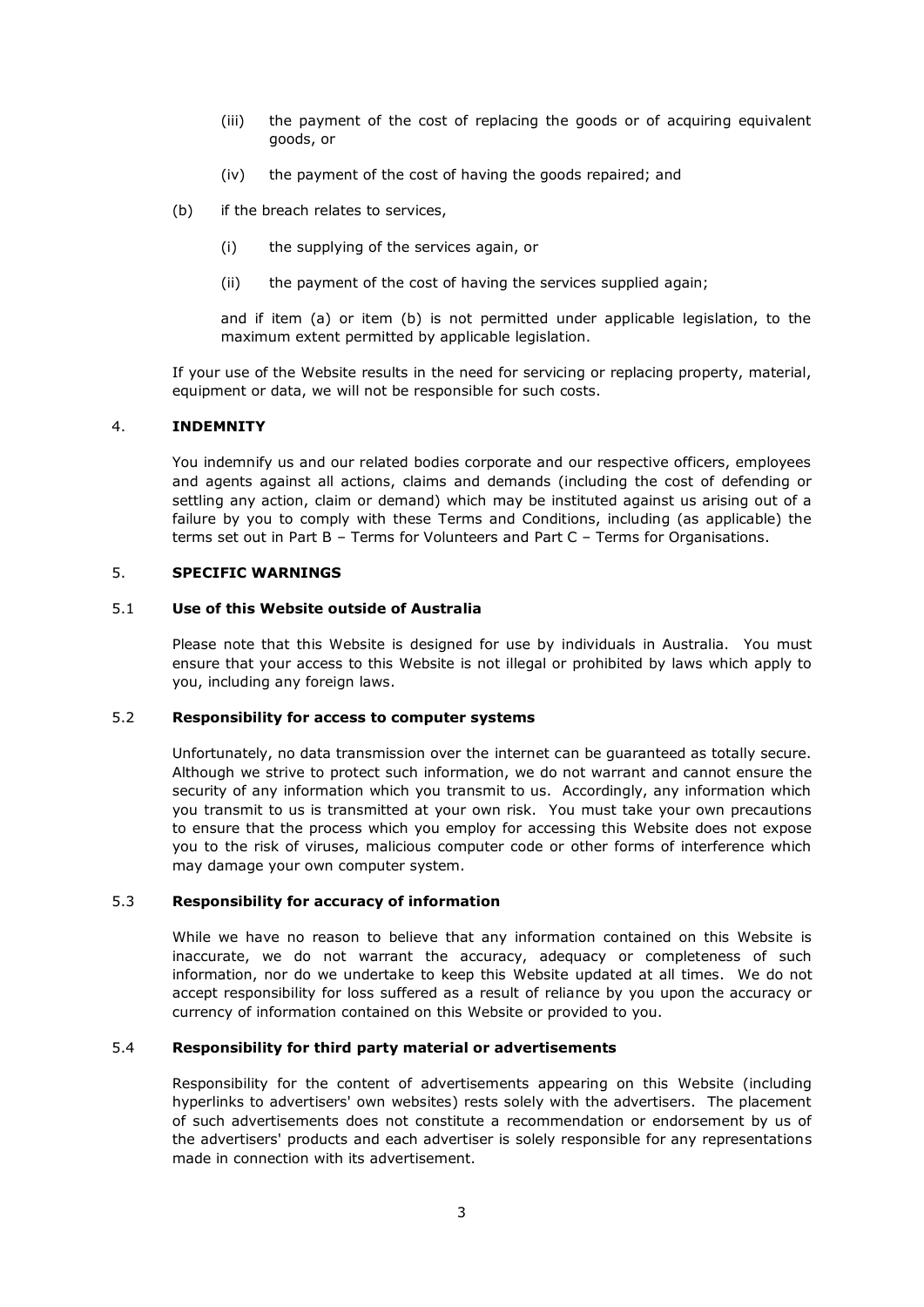## 6. **INTELLECTUAL PROPERTY RIGHTS**

#### 6.1 **Copyright in this Website and other materials**

Copyright in this Website (including text, graphics, logos, icons, sound recordings and software) is owned or licensed by us.

Information procured from a third party may be the subject of copyright owned by that third party. Other than for the purposes of, and subject to the conditions prescribed under, the *Copyright Act 1968* (Cth) and similar legislation which applies in your location, and except as expressly authorised by these Terms and Conditions, you may not in any form or by any means:

- (a) adapt, reproduce, store, distribute, print, display, perform, publish or create derivative works from any part of this Website or from any information obtained from this Website, or
- (b) commercialise any information, products or services obtained from any part of this Website,

without our written permission or, in the case of third party material, from the owner of the copyright in that material.

# 6.2 **Trade Marks**

This Website includes registered and unregistered trade marks owned by us (or our licensors) and trade marks that are the subject of applications for registration by us (or our licensors) (the **Trade Marks**).

You must not use any of the Trade Marks:

- (a) in or as the whole or part of your own trade marks or business name or company name,
- (b) in connection with activities, products or services which are not ours,
- (c) in a manner which may be confusing, misleading or deceptive, or
- (d) in a manner that disparages us or our information, products or services (including this Website).

You must not authorise or assist any person to do any of the acts specified above.

# 7. **PERSONAL USE ONLY**

Unless we agree otherwise in writing, and except for Organisations using the Website in accordance with Part C – Terms for Organisations, you are provided with access to this Website only for your personal use. You are authorised to print a copy of any information contained on this Website for your personal use, unless such printing is expressly prohibited. Without limiting the foregoing, you may not without our written permission on-sell information obtained from this Website.

# 8. **LINKED WEBSITES**

This Website may contain links to other Linked Websites, including those of organisations seeking Volunteers. Those links are provided for convenience only and may not remain current or be maintained. We are not responsible for the content or privacy practices associated with Linked Websites.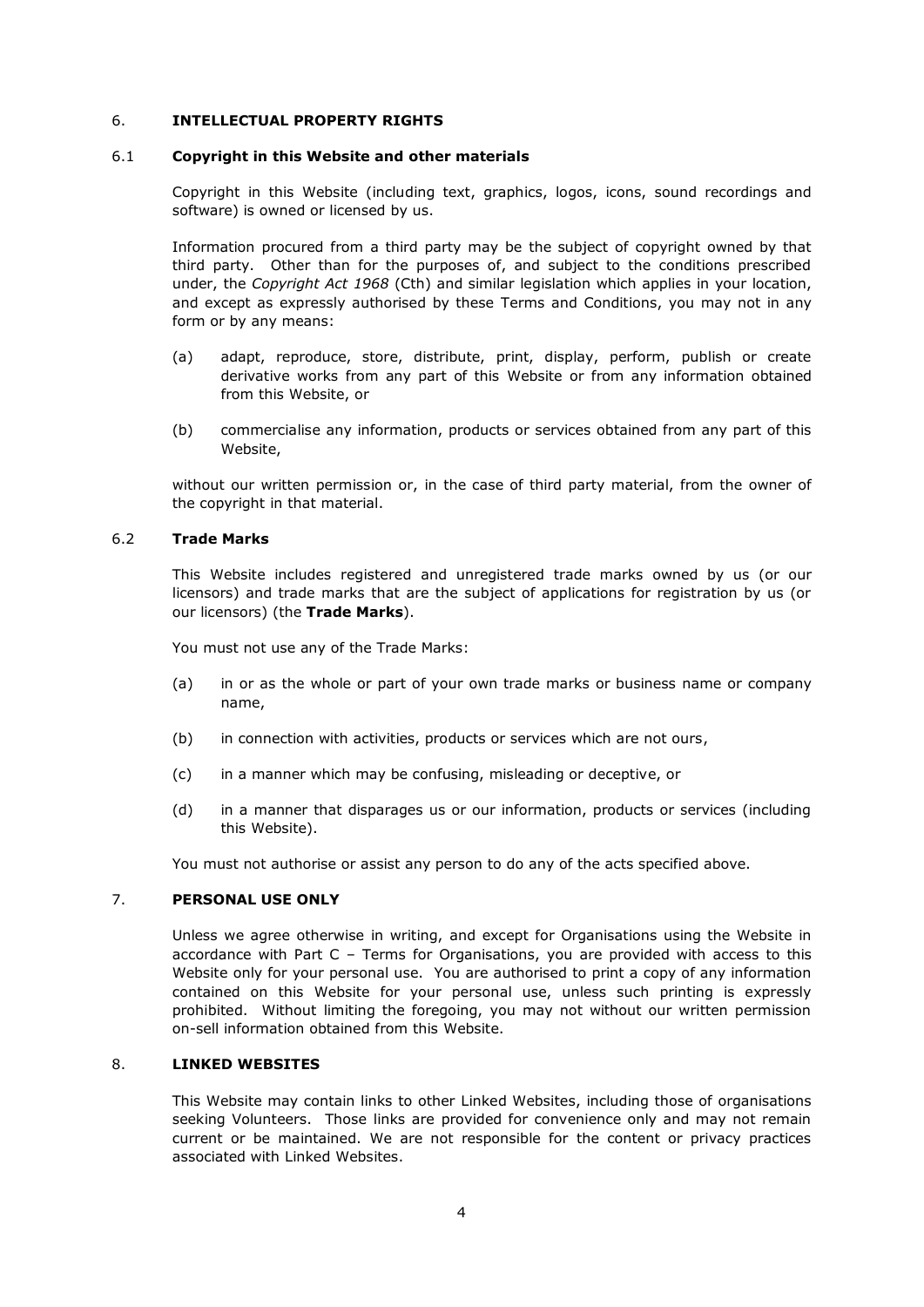Our links with Linked Websites should not be construed as an endorsement, approval or recommendation by us of the owners or operators of those Linked Websites, or of any information, graphics, materials, products or services referred to or contained on those Linked Websites, unless and to the extent stipulated to the contrary.

# 9. **PRIVACY POLICY**

We undertake to comply with the terms of the Goodie Privacy Policy which is available at all times at [www.goodie.org.au,](http://www.goodie.org.au/) and upon request to [hello@goodie.org.au.](mailto:hello@goodie.org.au)

# 10. **TERMINATION OF ACCESS**

Access to this Website may be terminated at any time by us without notice. These Terms and Conditions, and any disclaimers set out within these Terms and Conditions, will nevertheless survive any such termination.

## 11. **GOVERNING LAW**

These Terms and Conditions and any dispute arising out of or in connection with them or the subject matter of them are governed by the laws in force in the State of Victoria, Australia. You agree to submit to the exclusive jurisdiction of the courts of that jurisdiction.

# 12. **GENERAL**

- (a) We accept no liability for any failure to comply with these Terms and Conditions where such failure is due to circumstance beyond our reasonable control.
- (b) If we waive any rights available to us under these Terms and Conditions on one occasion, this does not means that those rights will automatically be waived on any other occasion.
- (c) If any of these Terms and Conditions are held to be invalid, unenforceable or illegal for any reason, the remaining terms and conditions shall nevertheless continue in full force.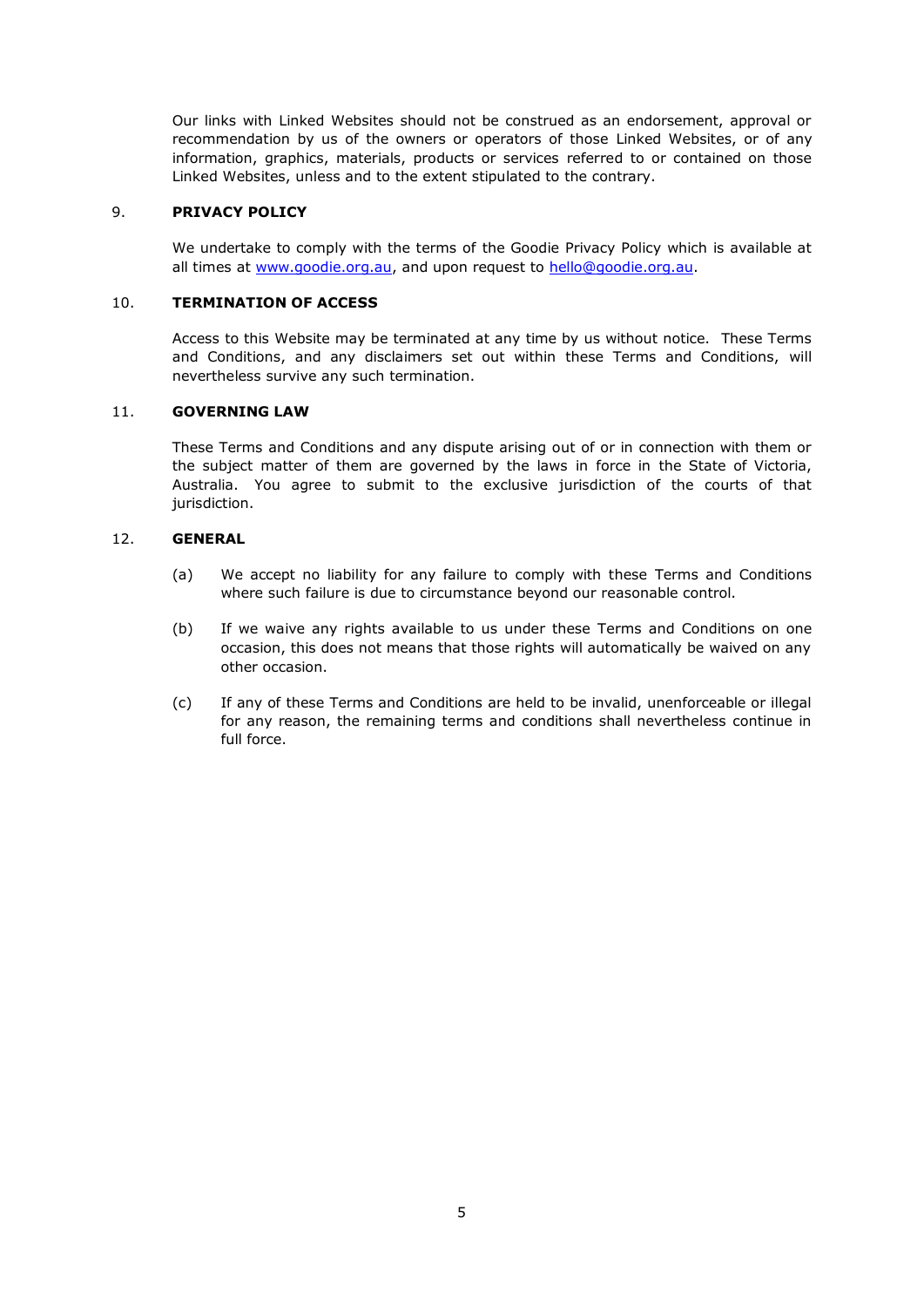## **PART B – TERMS FOR VOLUNTEERS**

The Terms and Conditions under this part are applicable to any users of the Website that are, or intend to be Volunteers that seek volunteering opportunities. These Terms and Conditions apply in addition to Part A – Standard Website Terms.

## 1. **GENERAL TERMS – VOLUNTEERS**

Goodie enables Volunteers to access volunteer opportunities which match your interests.

While we take reasonable steps to assess the volunteer opportunities made available using the Website, we do not make any representation or warranty that the information we provide relating to volunteer services is reliable, accurate or complete or that your access to that information will be uninterrupted, timely or secure.

You should make your own enquiries and seek independent advice before acting or relying on any information or material which is made available via our Website. You acknowledge and agree that you are responsible for ascertaining the suitability of volunteering opportunities and Organisations that you engage with as a result of the use of the Goodie services or Website.

## 2. **DISCLAIMER**

All volunteer opportunities provided to you through the Goodie services (whether via the Website or through email) are offered, and have been prepared, by the relevant volunteer organisations and not by us.

Your correspondence or dealings with any volunteer organisation, or any other third party, is solely between you and the organisation or third party. The publication or provision of volunteer opportunities does not represent any form of endorsement or approval by us as to the suitability, credibility, authenticity or otherwise of any particular volunteer opportunity. You must make your own enquiries and satisfy yourself as to the appropriateness of the proposed volunteer engagement.

If you choose to accept a volunteer position with an organisation or third party, that arrangement, and any contractual obligations under that arrangement, is solely between you and the organisation. We are not responsible in any way for any legal or other requirements relating to any volunteer opportunity, nor are we involved in subsequent communications between you and the organisation or third party.

We make no undertaking as to the availability of volunteer services communicated to you through our Website or services. We further make no warranty that the opportunities made available will satisfy your requirements, or that any opportunity complies with all applicable laws.

## 3. **SPECIFIC WARNINGS**

#### 3.1 **Assessing volunteer opportunities**

It is your responsibility to determine whether you wish to pursue volunteer opportunities provided to you via our Website or services.

#### 3.2 **Provision of information to us**

In connection with the signup process for the Website, you may be asked to provide certain information to us. You must not provide us with any information that:

(a) is misleading or deceptive,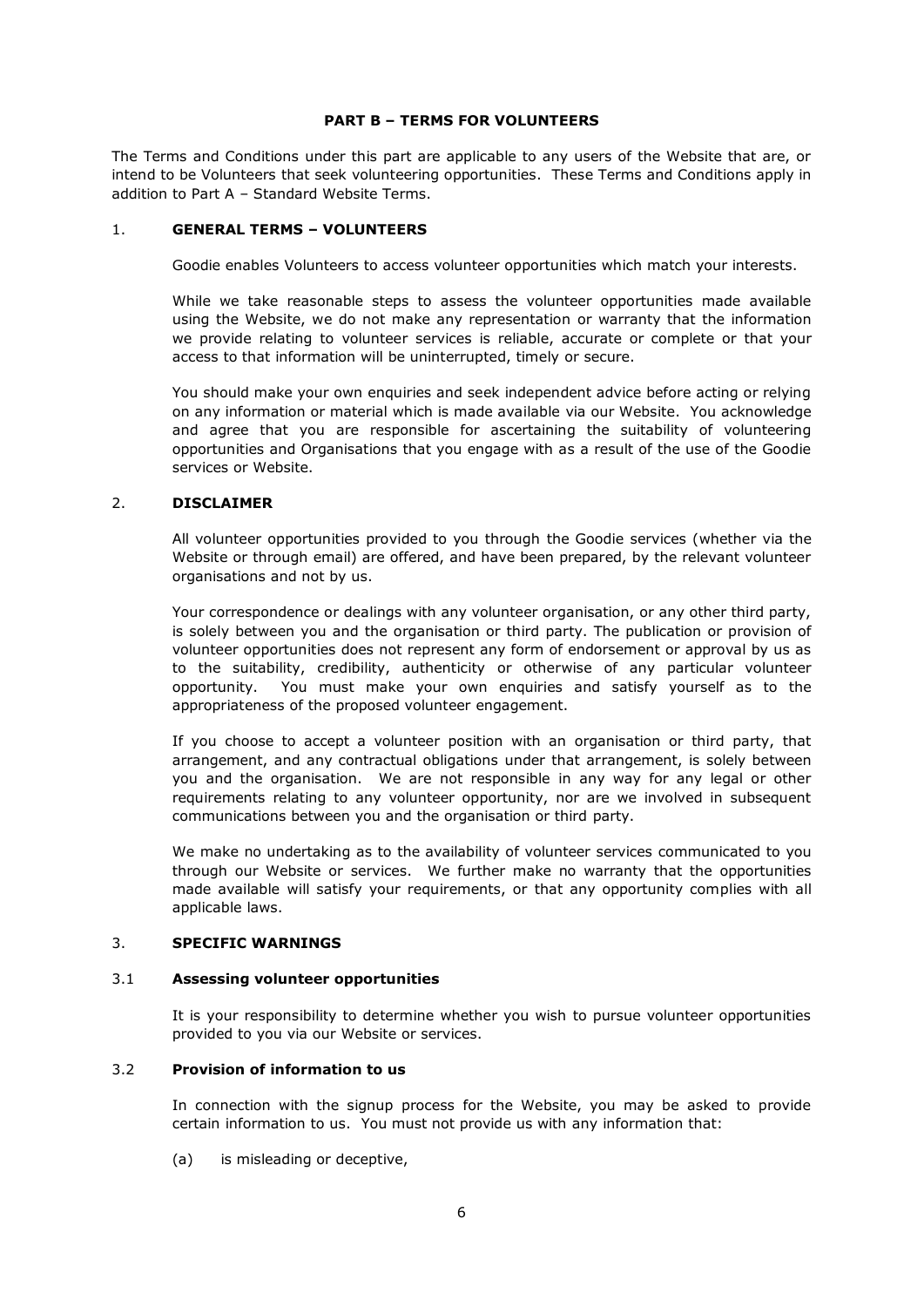- (b) infringes any copyright, trade mark, patent or other intellectual property right of another person,
- (c) contains viruses or similar software or data which is designed to interrupt, destroy or limit the functionality of any computer software or hardware, or
- (d) impersonates any person or misrepresents your relationship with any person.

# 4. **WARRANTIES**

#### 4.1 **Specific disclaimer**

You agree that we will not be liable or responsible for any loss or damage of any sort incurred as the result of your dealings with a volunteer organisation or third party communicated to you via our Website or services.

### 4.2 **Your warranties**

You warrant to us on a continuing basis that:

- (a) the information provided by you us at all times accurate, complete and up-to-date,
- (b) you have made your own sufficient enquires about any organisation and opportunity provided to you through our services,
- (c) you will at all times act lawfully during your use of our services and participation in a volunteer opportunity, and
- (d) you are not aware of any actual or potential conflict of interest affecting your ability to participate in any opportunity for which you apply.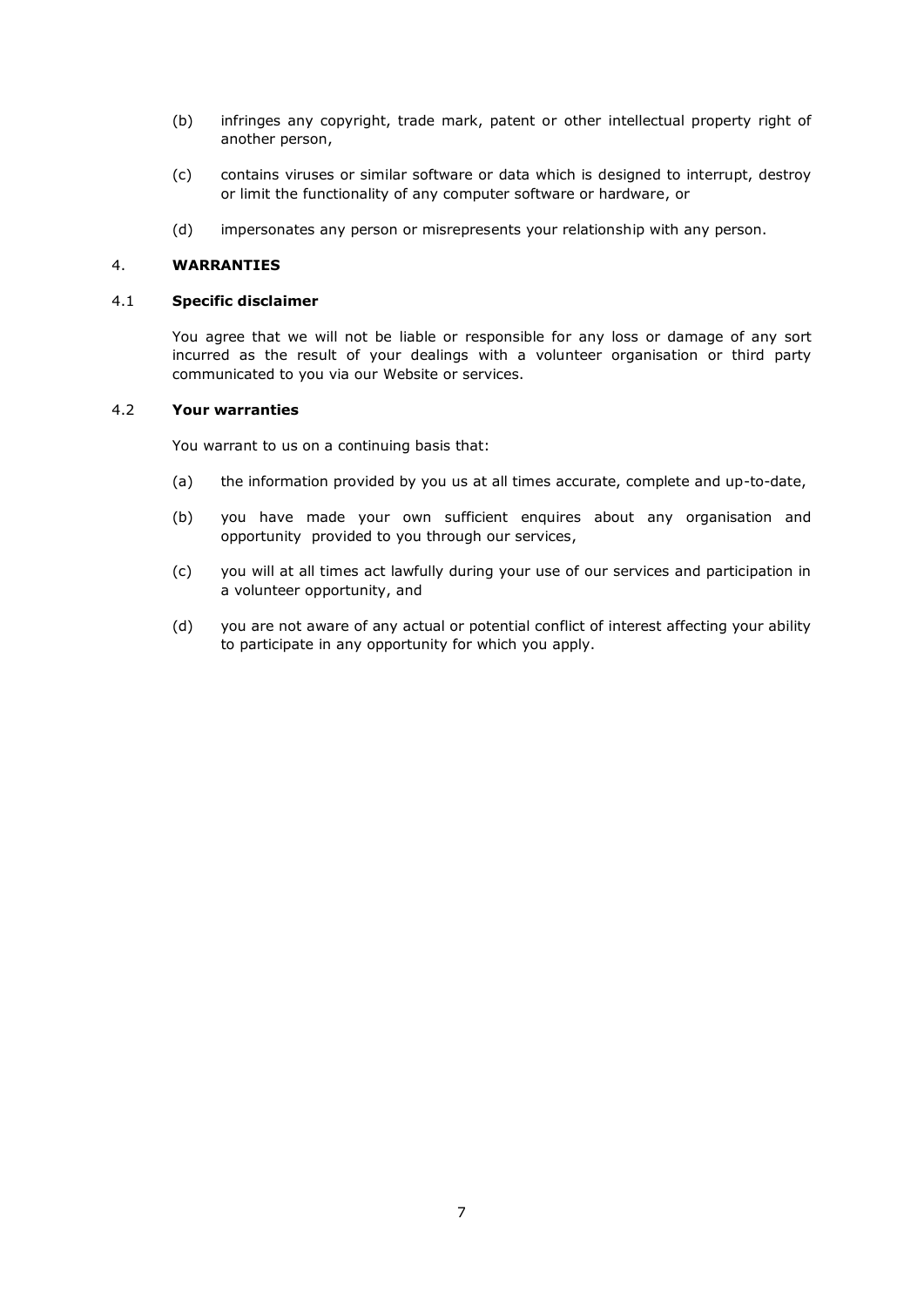## **PART C – TERMS FOR ORGANISATIONS**

The Terms and Conditions under this part are applicable to any users of the Website that are, or intend to be, Organisations that offer volunteering opportunities. These Terms and Conditions apply in addition to Part A – Standard Website Terms.

### 1. **GENERAL TERMS – ORGANISATIONS**

Goodie is a platform designed to match volunteer opportunities to prospective volunteers. You acknowledge and agree that any individual who accepts a volunteer position with you must engage directly with you regarding terms and conditions that apply to the specific position or program.

You acknowledge and agree that you are responsible for ascertaining the suitability of Volunteers that you engage as a result of the use of the Goodie services or Website.

### 2. **DISCLAIMER**

You must make your own enquiries as to the suitability of prospective Volunteers.

If you choose to communicate with a Volunteer who has used our Website or services, that communication and any subsequent arrangement with the Volunteer is solely between you and the Volunteer. Any communication to you of information relating to Volunteers (including name, contact details, interests and experience) does not constitute an endorsement or representation as to the credibility, authenticity, suitability or otherwise of any Volunteer.

We make no warranty that Volunteers who use our Website or services will meet any of your requirements, or that any Volunteer opportunity complies with all applicable laws in the relevant jurisdiction.

#### 3. **SPECIFIC WARNINGS**

## 3.1 **Responsibility for engaging Volunteers**

It is your responsibility to determine whether you engage with Volunteers who visited our Website or otherwise used our services, and whether or not a particular Volunteer is suitable for the services you intend to engage them for.

## 3.2 **Provision of information to us**

In connection with your use of the Website or our services, you may be asked to provide certain information to us. You must not provide us with any information that:

- (a) is misleading or deceptive,
- (b) infringes any copyright, trade mark, patent or other intellectual property right of another person,
- (c) contains viruses or similar software or data which is designed to interrupt, destroy or limit the functionality of any computer software or hardware, or
- (d) impersonates any organisation or third party, or misrepresents your relationship with any organisation or third party.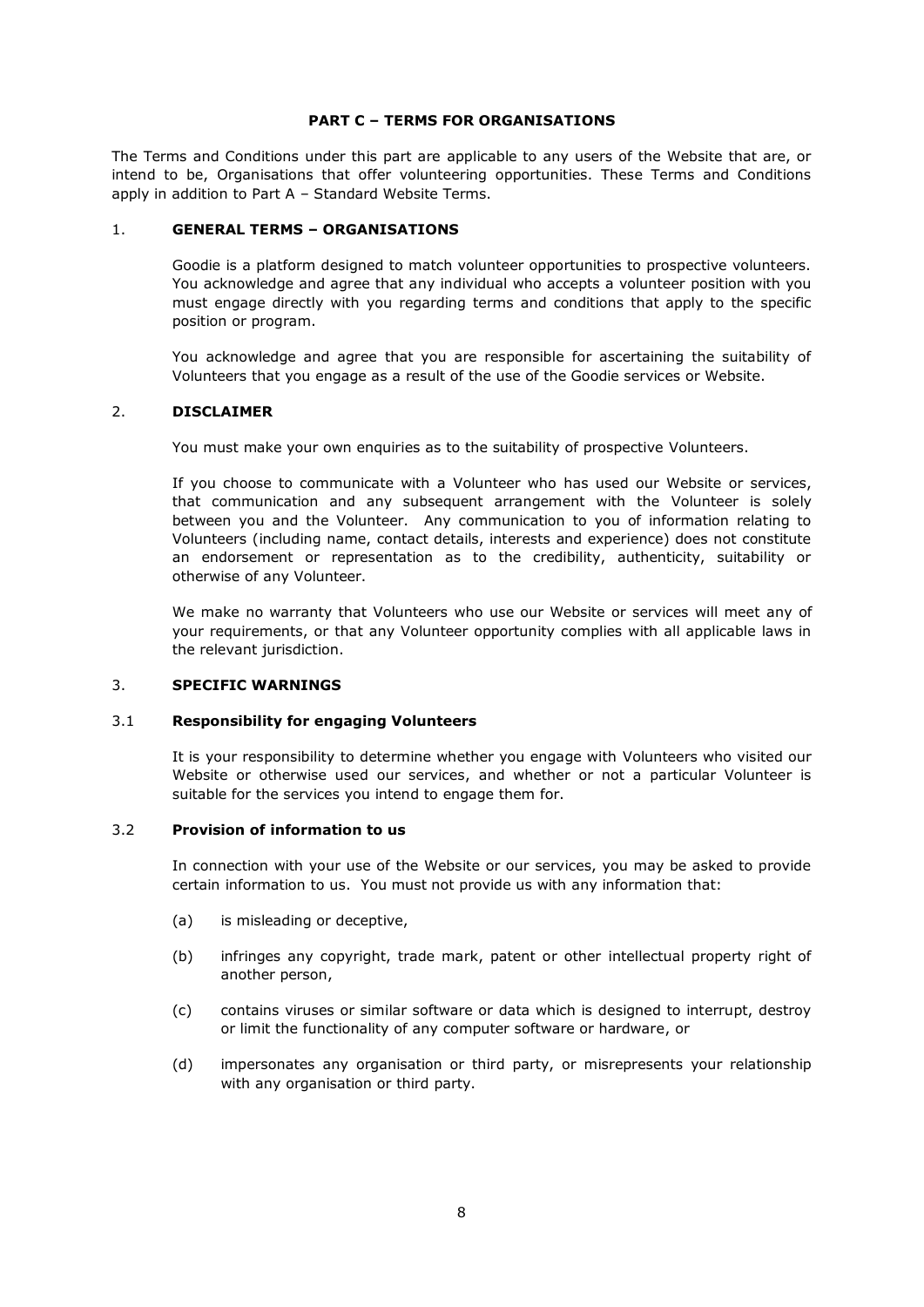# 4. **WARRANTIES**

## 4.1 **Specific disclaimer**

You agree that we will not be liable or responsible for any loss or damage of any sort incurred as the result of your dealings with a Volunteer who has used our Website or to whom we have provided services.

# 4.2 **Your warranties**

You warrant to us on a continuing basis that:

- (a) any information you provide or make available directly to us is at all times accurate, up-to-date and complete,
- (b) you will at all times act lawfully in your use of our service,
- (c) you will ensure that all dealings with the personal information of Volunteers, or any other person, in connection with our services or an individual's use of this Website, is in accordance with the *Privacy Act 1988* (Cth),
- (d) you will ensure that you maintain the confidentiality of any information obtained from us regarding Volunteers, whether in connection with our services or an individual's use of this Website, and
- (e) all volunteer opportunities directly communicated to us comply with all applicable legislation in the jurisdiction governing your operation.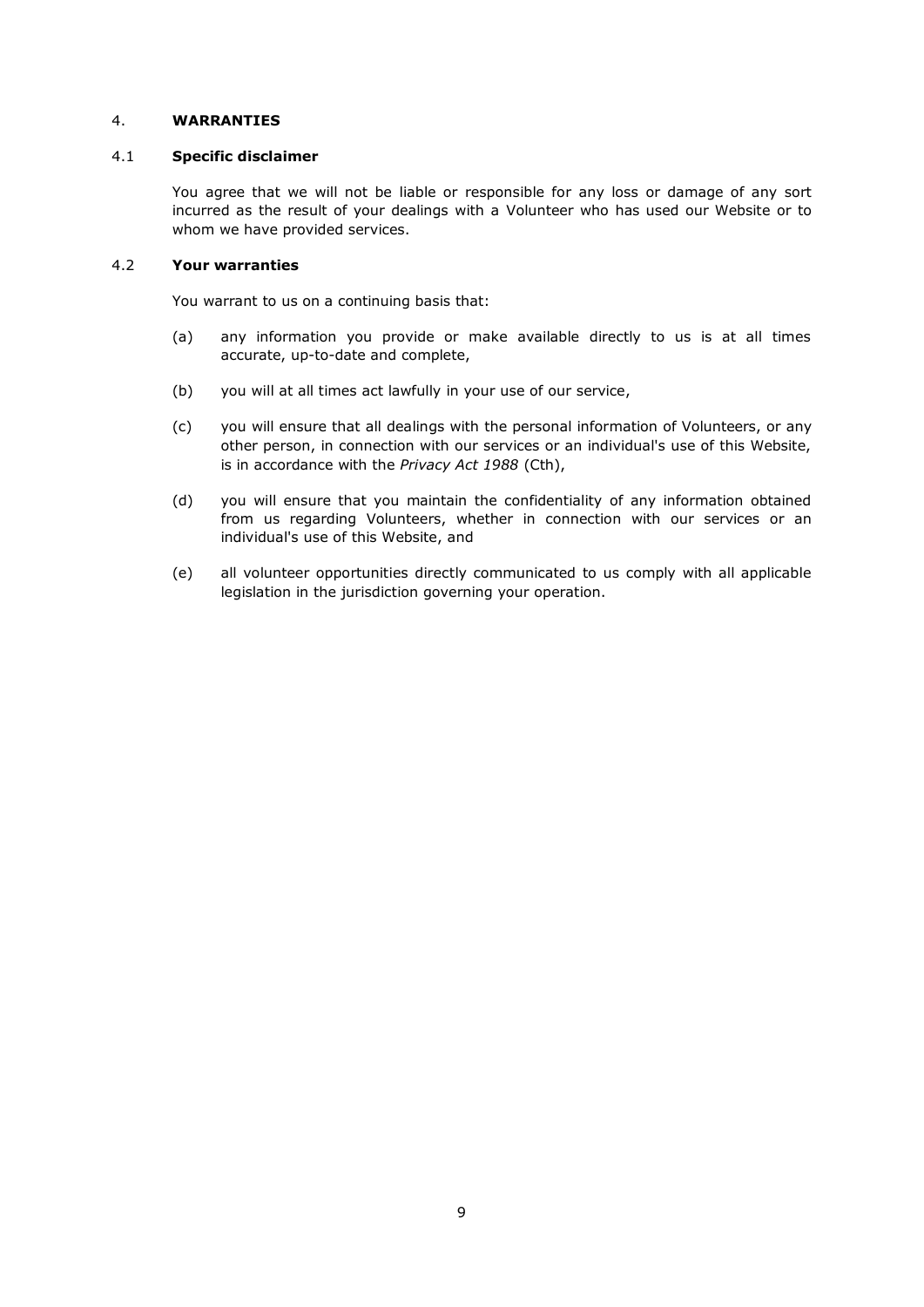## **PRIVACY POLICY**

Last updated: 10 December 2019

This policy explains how we handle Personal Information relating to individuals, to meet the requirements of the *Privacy Act 1988* (Cth) (**Privacy Act**).

### **1. DEFINITIONS**

- In this policy the expressions "**Goodie**", "**we**", "**us**" and "**our**" are a reference Goodie Two Shoes Limited. The expressions "**you**" and "**your**" refer to each individual whose Personal Information we may handle from time to time where we are required to comply with the Privacy Act in respect of such Personal Information.
- **Personal Information** means information or an opinion about an identified individual, or an individual who is reasonably identifiable:
	- (a) whether the information or opinion is true or not; and
	- (b) whether the information or opinion is recorded in a material form or not.

**Privacy Policy** means this document as amended from time to time.

**Sensitive Information** means any: (a) information or an opinion about an individual's racial or ethnic origin, political opinions, membership of a political association, religious beliefs or affiliations, philosophical beliefs, membership of a professional or trade association, membership of a trade union, sexual orientation or practices or criminal record that is also personal information; (b) health information about an individual; or (c) genetic information about an individual that is not otherwise health information, biometric information that is to be used for the purpose of automated biometric verification or biometric identification or biometric templates.

**Spam Act** means the *Spam Act 2003* (Cth).

#### **2. TYPES OF INFORMATION COLLECTED**

- We only collect Personal Information to the extent that this is reasonably necessary for one or more of our functions or activities. This includes but is not limited to the following kinds of information:
	- (a) identifying information and contact details, including your name, gender, date of birth, phone number and email address;
	- (a) Personal Information pertaining to your interests, experiences, skills and work history; and
	- (b) any communication you have with us, such as volunteer requests and progress updates.

# **3. METHOD OF COLLECTION**

Our preference is to collect Personal Information about an individual directly from that individual unless it is unreasonable or impracticable for us to do so.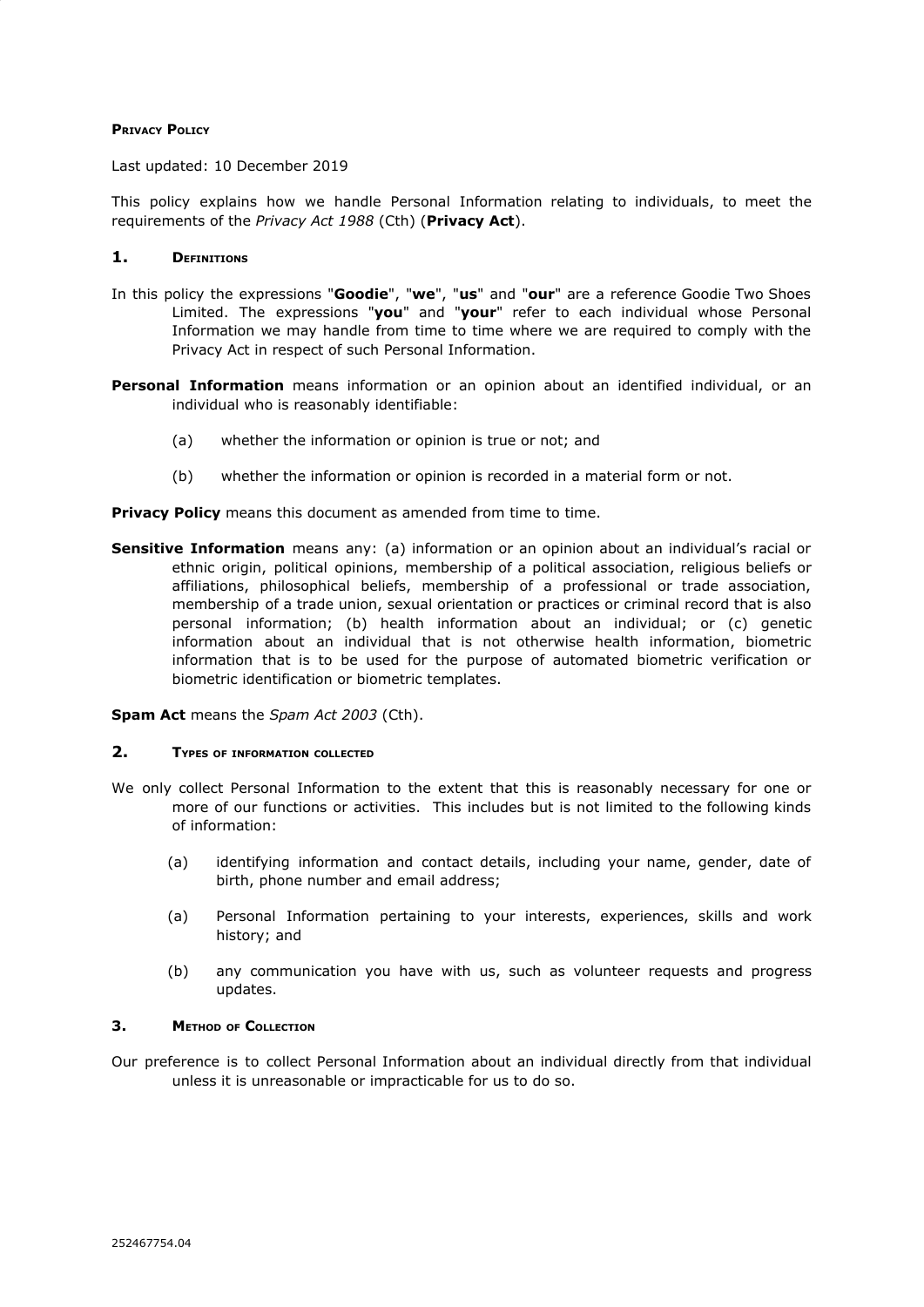Information will generally be collected from the following sources:

- (a) forms that you may submit to us, including your volunteer application form and responses to ad hoc surveys;
- (a) any communications you have with us, such as interaction on our website; and
- (b) third parties such as service providers and other charities or organisations in connection with the provision of our services to you.
- Further, we may utilise cookies which enable us to monitor traffic patterns and to serve you more efficiently if you revisit the site. A cookie does not identify you personally but it does identify your computer. You can set your browser to notify you when you receive a cookie and this will provide you with an opportunity to either accept or reject it in each instance.

### **4. PURPOSES OF COLLECTION, USE AND DISCLOSURE**

Purposes for which we may collect Personal Information include, but are not limited to:

- (a) to match you with appropriate volunteering opportunities;
- (a) to refer you to a charity or organisations for the purpose of you providing volunteering services;
- (b) to manage our relationship with you, which includes responding to any queries or requests and contacting you for follow-up purposes;
- (c) to keep you informed of our activities, services and events which we believe may be useful to you through sending you newsletters and electronic communications; and
- (d) to profile the type of people accessing the web site and our services.
- Personal Information that we collect may be aggregated for analysis but in such circumstances we would ensure that individuals would remain anonymous. Results of this analysis may be used to provide aggregated, non-identifying advice to third parties such as universities on strategies to increase community and volunteer engagement.
- If you do not provide us with the Personal Information, we will not be able to provide you with appropriate volunteering opportunities tailored to your profile.

### **5. COMMUNICATION FROM US**

We do not use Sensitive Information for marketing purposes.

- We may use and disclose your Personal Information (other than Sensitive Information) to provide you with information on offers and services offered by us and you expressly consent to us doing so.
- If at any time you no longer wish to receive any direct marketing from us or do not want your information disclosed for direct marketing, contact us on [hello@goodie.org.au.](mailto:hello@goodie.org.au) Please note that even if you have requested not to receive further direct marketing communications, we may nevertheless continue to provide you with information about changes to our terms and conditions for the supply of goods or services and other factual information as permitted under the Privacy Act and Spam Act.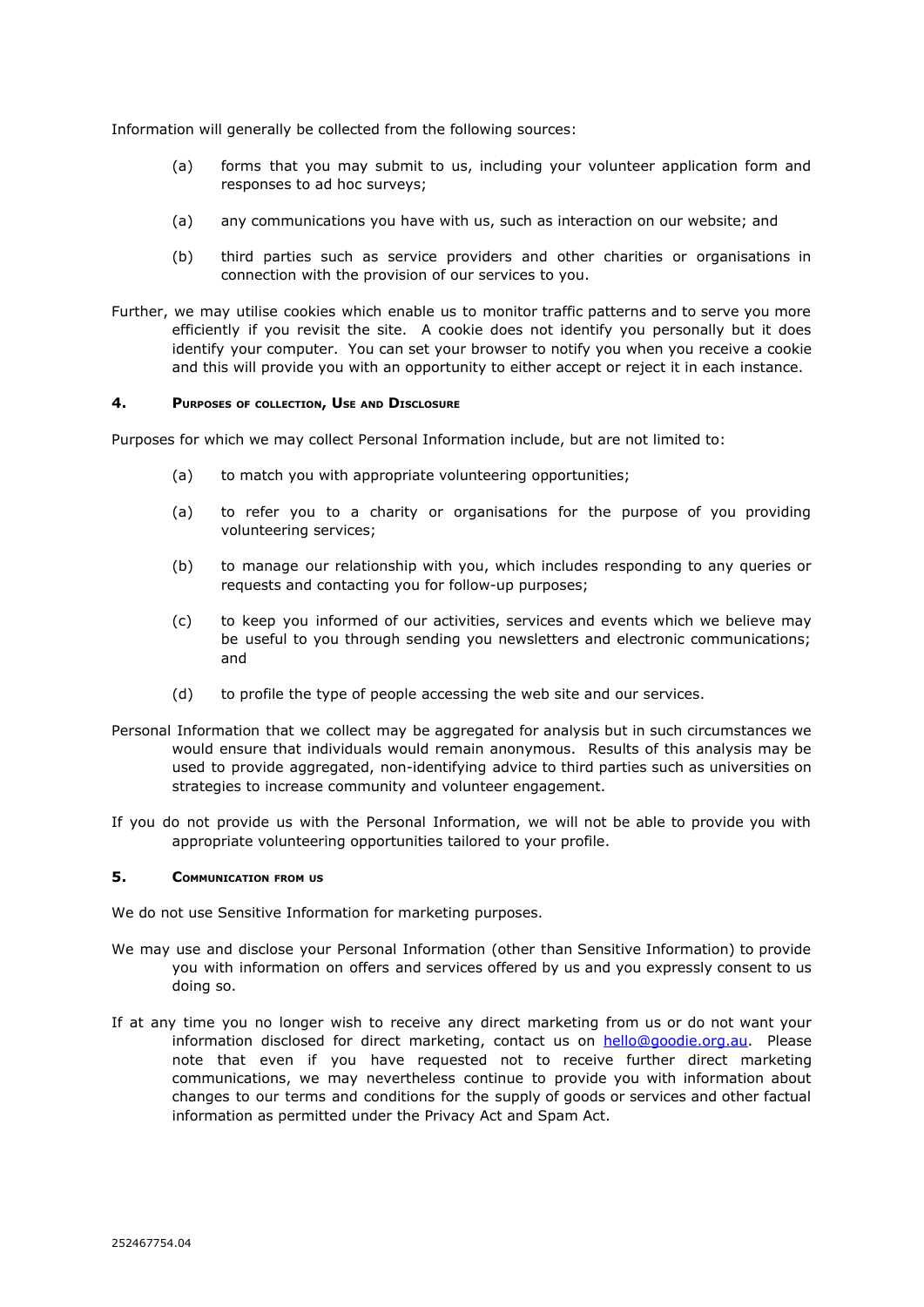## **6. STORAGE OF DATA AND OVERSEAS DISCLOSURE**

- We, including our subcontractors, may hold electronic records of your Personal Information using cloud technology or by other electronic means, or in paper form.
- We may disclose Personal Information to other parties including our service providers (such as cloud service providers) as permitted by the Privacy Act. Although we generally store Personal Information within Australia, some of these third parties may be located overseas. It is not practicable for us to specify in advance the location of every service provider with whom we deal.

# **7. DATA SECURITY**

- We will take such steps as are reasonable in the circumstances to protect the Personal Information we hold from misuse or loss and from unauthorised access, modification or disclosure.
- We will also take steps as are reasonable in the circumstances to destroy or de-identify Personal Information once we no longer need it for any purpose for which the information may be used, disclosed or retained under the Privacy Act.
- However, when using our website you should be aware that no data transmission over the Internet can be guaranteed as totally secure. Although we strive to protect such information, we do not warrant the security of any information that you provide us over the internet and you do so at your own risk.

### **8. CHANGES TO OUR PRIVACY POLICY**

- We may change or update parts of this Privacy Policy in order to maintain our compliance with applicable law and regulation or following an update to our internal practices. We will do this by updating this Privacy Policy on [www.goodie.org.au.](http://www.goodie.org.au/) You may obtain a copy of our current policy from our website or by contacting us using the details at the end of this Privacy Policy.
- You may not be directly notified of such a change so please ensure that you regularly check this Privacy Policy so you are fully aware of any changes or updates.

# **9. ACCESS, CORRECTION AND COMPLAINTS**

- We will take such steps as are reasonable in the circumstances to ensure that the Personal Information which we collect remains accurate, up to date and complete.
- We will provide you with access to your Personal Information held by us unless we are permitted under the Privacy Act to refuse to provide you with such access. Please contact us using the details at the end of this Privacy Policy if you:
	- (a) wish to have access to the Personal Information which we hold about you;
	- (a) consider that the Personal Information which we hold about you is not accurate, complete or up to date; or
	- (b) would like to make a complaint or otherwise require further information on our Personal Information handling practices.
- If you consider that the information which we hold about you is inaccurate, out of date, incomplete, irrelevant or misleading, we will take reasonable steps, consistent with our obligations under the Privacy Act, to correct that information if you so request.